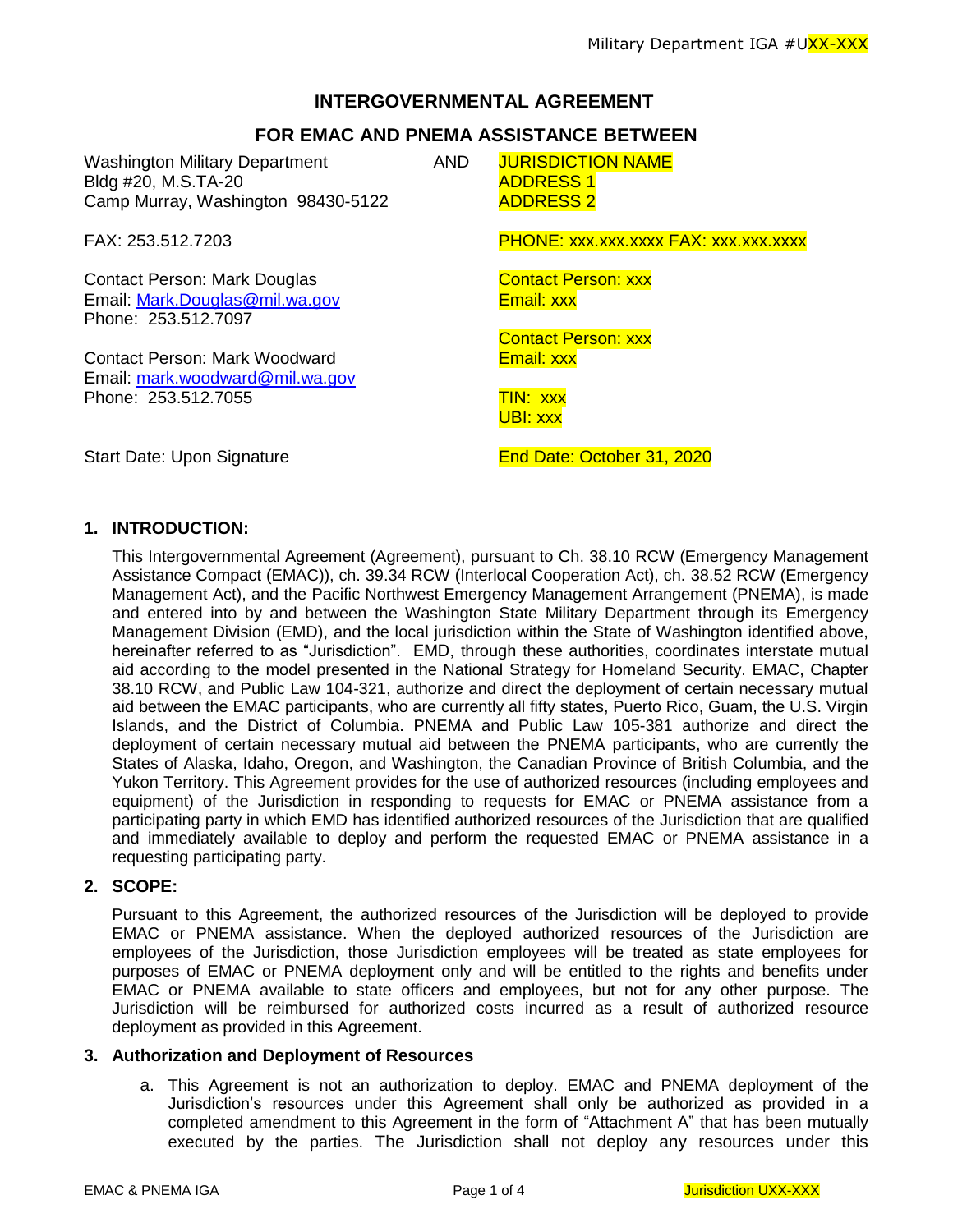Agreement except in compliance with such authorization. No reimbursement will be provided for resources deployed inconsistent with such authorization.

b. Jurisdiction resources authorized for deployment under this Agreement (the "authorized resources") are only those listed on mutually executed amendments in the form of "Attachment A" that reference this Agreement by number and include the authorized charge code, EMAC or PNEMA mission number and disaster name, identification of the authorized resource (employee/equipment), description of the anticipated EMAC or PNEMA duties, maximum reimbursement, estimated duration of deployment, reporting location, point of contact at the destination, and completed verification of credentials.

#### 4. **Financial Management and Reimbursement**

- a. The Military Department will reimburse the Jurisdiction for the expenses of authorized resources deployed under this Agreement up to the maximum amount provided for herein to the extent supported by proper documentation establishing the expenses were actually incurred pursuant to authorized deployment under the Agreement. No reimbursement will be provided for resources deployed inconsistent with the authorization contained in a completed amendment to this Agreement in the form of "Attachment A" that has been mutually executed by the parties.
- b. The authorized resource expenses that may be reimbursed are only those contained in a completed amendment to this Agreement in the form of "Attachment A" that has been mutually executed by the parties, and include employee salary, benefits, overtime, air and land travel expenses, lodging, and per diem; and equipment use and operation costs. Unless this Agreement is amended by Attachment A to provide otherwise, lodging and per diem shall only be reimbursed in accordance with the Federal General Services Administration (GSA) rates for the applicable deployment location existing at the time of deployment under this Agreement, which are located at [http://www.gsa.gov/portal/category/21287.](http://www.gsa.gov/portal/category/21287)
- c. The maximum amount of reimbursement for Fire District and Fire Department authorized resources shall be based on the State Fire Chiefs Rate Schedule in effect at the time of deployment, which is incorporated herein by reference. For all other Jurisdictions, the maximum amount of reimbursement for authorized employee expenses under this Agreement shall be the lesser of (1) the maximum amount identified in the mutually executed Attachment A to this Agreement and amendments thereto, or (2) the amount that the employee would have received in the absence of this Agreement. In no case will reimbursement for authorized resources of any Jurisdiction (including Fire Districts and Fire Departments) exceed the maximum estimated total resource cost identified in the mutually executed Attachment A or a subsequent mutally executed written amendment thereto in the same form.
- d. The Jurisdiction shall maintain books, records, documents, receipts and other evidence which sufficiently and properly support and reflect all costs and expenditures authorized by this Agreement. These records shall be subject to inspection, review or audit during normal business hours by authorized Department personnel or its designee(s), the Office of the State Auditor, and federal officials so authorized by law. Such books, records, documents, receipts and other material relevant to this Agreement shall be retained for six (6) years after expiration.
- e. The Jurisdiction will submit a final state invoice voucher identifying this Agreement and the appropriate charge code to the Military Department within 45 days after return by the deployed authorized resource, and must include documentation and receipts supporting all claimed reimbursement. The Jurisdiction agrees to immediately comply with any request by EMD for additional supporting documentation or receipts.

#### **5. Resource Management**

a. The Jurisdiction agrees that it will only deploy employees as authorized resources under this Agreement who are fully qualified and capable of performing the duties described in the completed and mutually executed Attachment A and under the conditions described therein. The Jurisdiction agrees that if any of its employees deployed as an authorized resource under this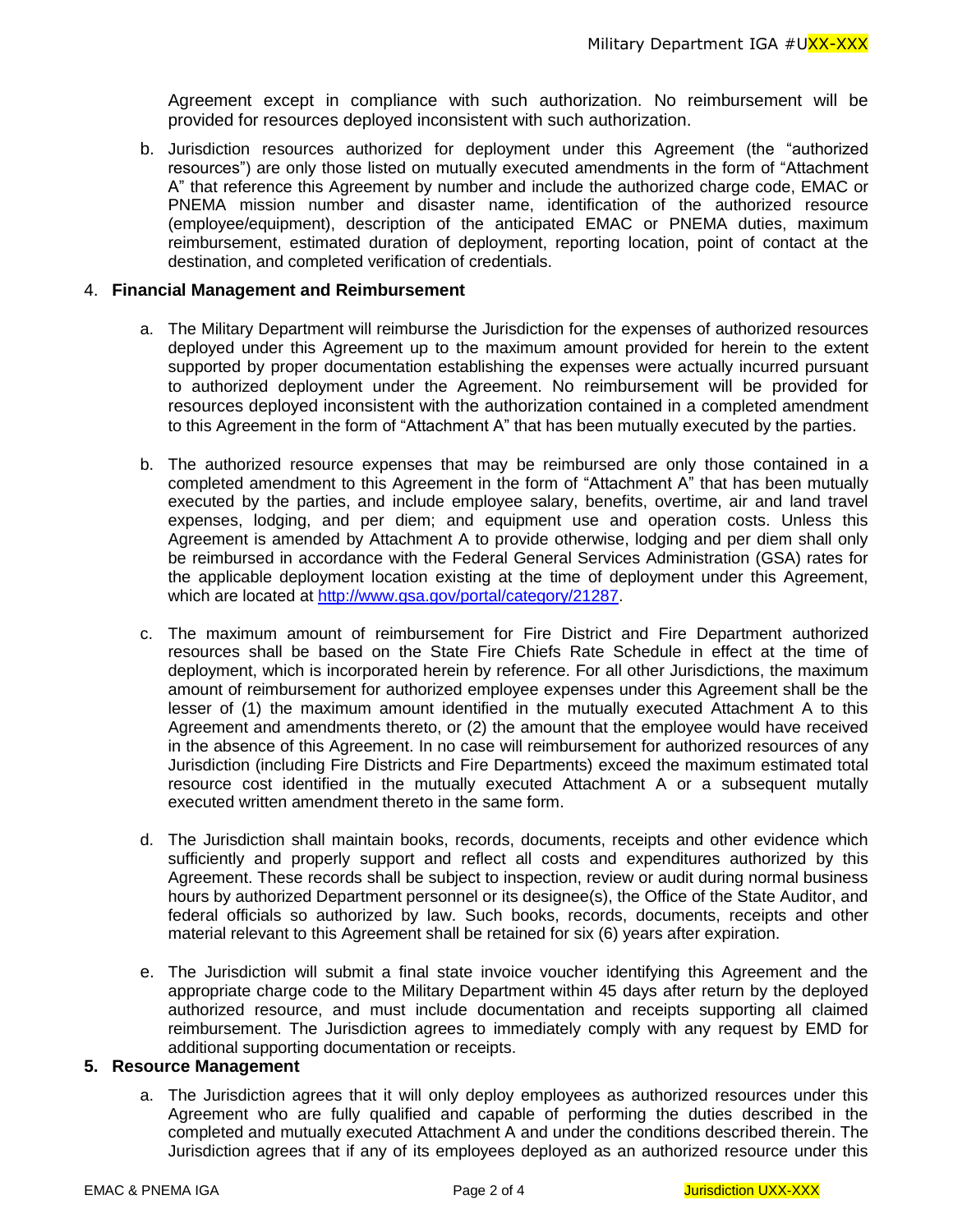Agreement are determined by the EMAC or PNEMA requesting participant, in its sole discretion, to not meet this requirement, those employees may in the sole discretion of the EMAC or PNEMA requesting participant be returned to the Jurisdiction from which they deployed at the sole cost and expense of the Jurisdiction, and the cost and expense of deploying and returning the employee(s) will not be reimbursed under this Agreement. Such qualifications and capabilities shall include, but not be limited to, the following:

- 1) Has completed training for ICS 100, 700 and 800;
- 2) Has received training customary or required for the position for which they are being deployed;
- 3) Currently possesses all certifications and licenses required in the state of Washington to perform the duties for which they are being deployed;
- 4) Has past experience operating in the position for which they are being deployed; and
- 5) Has the ability to fully and effectively perform all duties of the position for which they are being deployed.
- b. The Jurisdiction agrees that if any of its employees deployed as an authorized resource under this Agreement exhibit behavior, conduct or other condition that, in the sole discretion of the EMAC or PNEMA requesting participant, interferes with the employee's ability to perform the duties for which they are deployed, that employee may, in the sole discretion of the EMAC or PNEMA requesting participant, be returned to the Jurisdiction from which they deployed at the sole cost and expense of the Jurisdiction, and such cost and expense will not be reimbursed under this Agreement.
- c. The Jurisdiction agrees that it will only deploy equipment as an authorized resource under this Agreement that is in good working order and condition when deployed. Any such equipment determined by the EMAC or PNEMA requesting participant in its sole discretion not to have been in good working order or condition at the time of deployment may, in the EMAC or PNEMA requesting participant's sole discretion, be returned to the Jurisdiction from which it was deployed at the sole cost and expense of the Jurisdiction, and the cost and expense of deploying and returning the equipment will not be reimbursed under this Agreement.
- d. The Jurisdiction agrees that its employees deployed under this Agreement will be required by the Jurisdiction to conduct themselves in a professional and ethical manner throughout the period of deployment, consistent with all laws, regulations and policies applicable to the Jurisdiction and its employees.
- e. Hold Harmless. To the extent allowed by law, each party shall defend, protect and hold harmless the other party from and against any claims, suits, and/or actions arising from any negligent act or omission of that party's employees, agents and or authorized representatives while performing under this Agreement.

### **6. Alterations And Amendments**

This Agreement and any of its Attachments may only be altered or amended by mutual agreement of the parties. Such amendments shall not be binding unless they are in writing and signed by personnel authorized to bind each of the parties. All other terms and conditions of this Agreement shall remain in full force and effect and binding upon the parties.